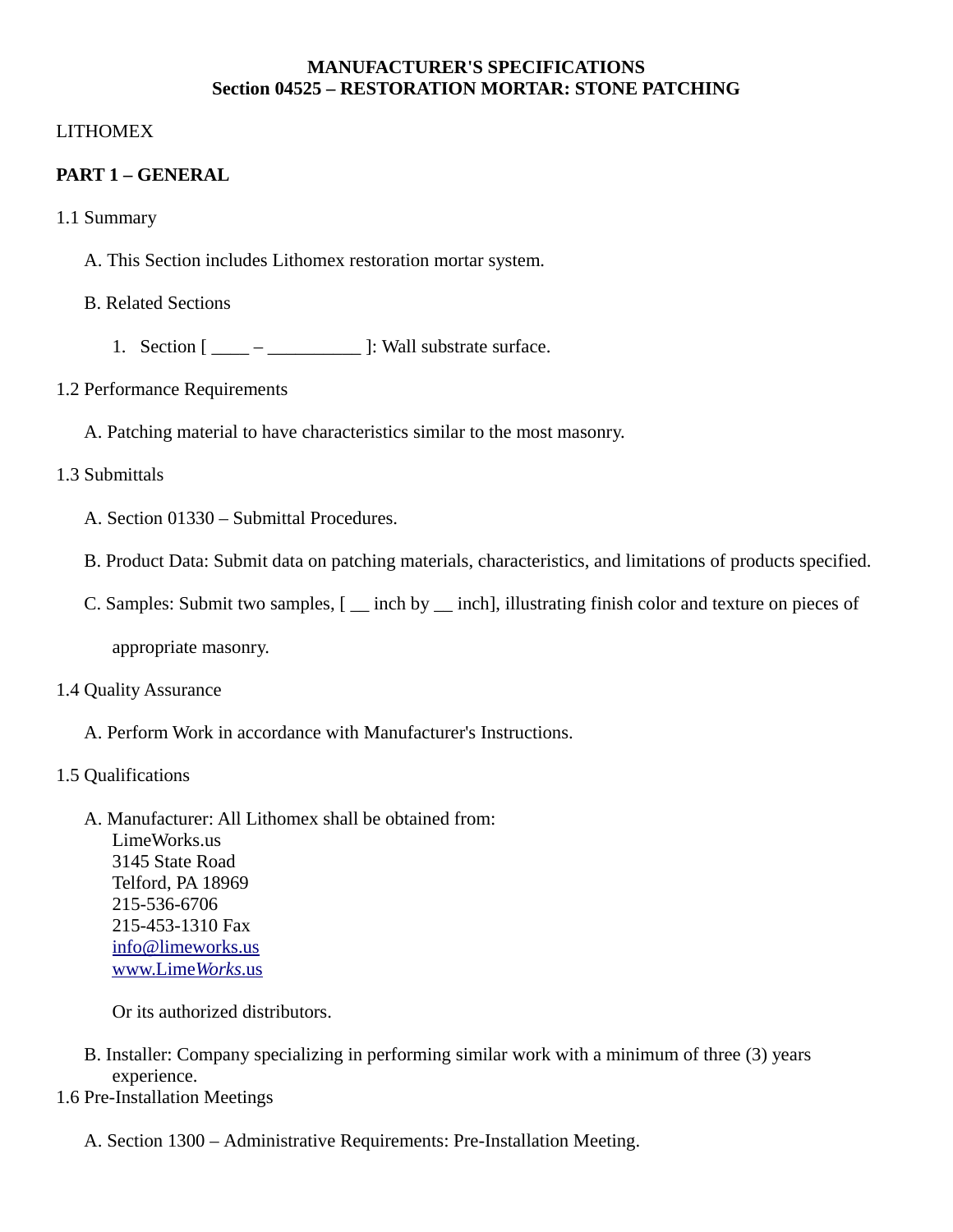- B. Convene minimum one week prior to commencing work of this SECTION
- 1.7 Environmental Requirements
	- A. Materials are to be stored and handled to protect them from damage and moisture in accordance with Manufacturer's instructions.
	- B. Provide environmental conditions at areas were Work of this SECTION is being performed to allow patching mortar to properly cure.
	- C. Take precautionary measures necessary to assure that excessive temperature changes do not occur.
	- D. Do not apply patching mortar unless minimum ambient temperature of 45 degrees F and a maximum of 85 degrees F has been and continues to be maintained for a minimum of 48 hours prior to application and until plaster is cured.
	- E. Hot Weather Requirements: Protect from uneven and excessive evaporation during dry, hot weather.

[Provide tarping over the outside of all scaffolding.]

### **PART 2 – PRODUCTS**

- 2.1 Lithomex
	- A. Manufacturer's
		- 1. CESA Imported and distributed by Lime*Works*.us
		- 2. Substitutions not permitted

#### 2.2 Mixes

- A. Mix only as much patching mortar as can be used prior to initial set.
- B. Mix materials dry, to uniform color and consistency, before adding water.
- C. Protect mixtures from freezing, frost, contamination, and excessive evaporation.

#### **PART 3 – EXECUTION**

3.1 Examination

A. Section 01300 – Administrative Requirements: Coordination and project conditions.

3.2 Preparation

A. Remove all loose particles and traces of contamination (oil, grease, vegetable growth, etc.)

B. Remove anchor pieces that are rusted or loose. Remaining anchor pieces must be free of rust and treated